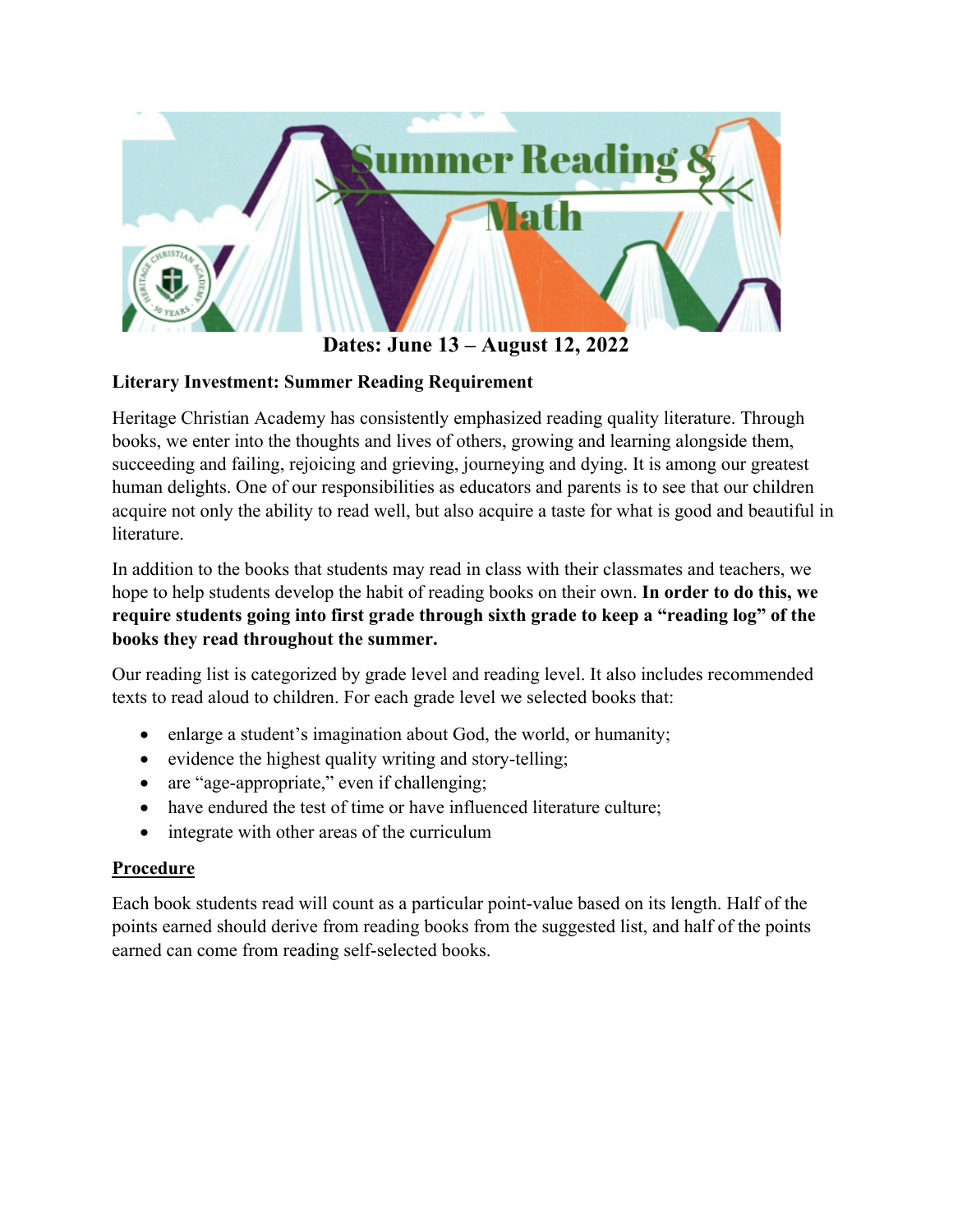**GRADE LEVEL 2022-23 \ SUGGESTED READING LIST 32 pages = 1 book/1 point SELF-SELECTED LITERATURE 50 pages = 1 book/1 point** Grade  $1 = 20$  total books 10+ picture books or emergent readers books 10+ picture books or emergent readers books Grade  $2 = 20$  total books 10+ picture books or appropriate level readers 10+ picture books or appropriate level readers Grade  $3 = 10$  total books  $\begin{vmatrix} 5 + \text{appropriate level readers} \\ 5 + \text{ appropriate level readers} \end{vmatrix}$ Grade  $4 = 12$  total books  $\begin{bmatrix} 6 \\ 4 \end{bmatrix}$  6+ appropriate level readers  $\begin{bmatrix} 6 \\ 4 \end{bmatrix}$  6+ appropriate level readers Grade  $5 = 16$  total books  $\begin{array}{|l|l|} \hline 8+ \hline 8+ \hline 8+ \hline 8+ \hline 8+ \hline 8+ \hline 8+ \hline 8+ \hline 8+ \hline 8+ \hline 8+ \hline 8+ \hline 8+ \hline 8+ \hline 8+ \hline 8+ \hline 8+ \hline 8+ \hline 8+ \hline 8+ \hline 8+ \hline 8+ \hline 8+ \hline 8+ \hline 8+ \hline 8+ \hline 8+ \hline 8+ \hline 8+ \hline 8+ \hline$ Grade  $6 = 18$  total books 9+ appropriate level readers 9+ appropriate level readers

How to earn points for reading:

**Reading Log**: Beginning June 13, students record the date and number of pages read\* that day in the Summer Reading Log below. Parents verify the information with their signature.

\*Reading can occur in three ways: 1. Students read on their own

- 
- 2. Students listen as someone reads to them
- 3. Students listen to an audio version of a book (Parents, please verify that your student is attentive while listening
	- audio books.)

*When families read together, each student in the family will receive the appropriate credit for the reading time.*

*Any Bible or devotional reading may be included in daily page count for any grade level.*

Record the titles of books, authors, and number of points earned for every book read in the form below.

If you have questions, please contact Liz Pike at liz.pike $@$ heritagechristian.info

HAPPY READING!!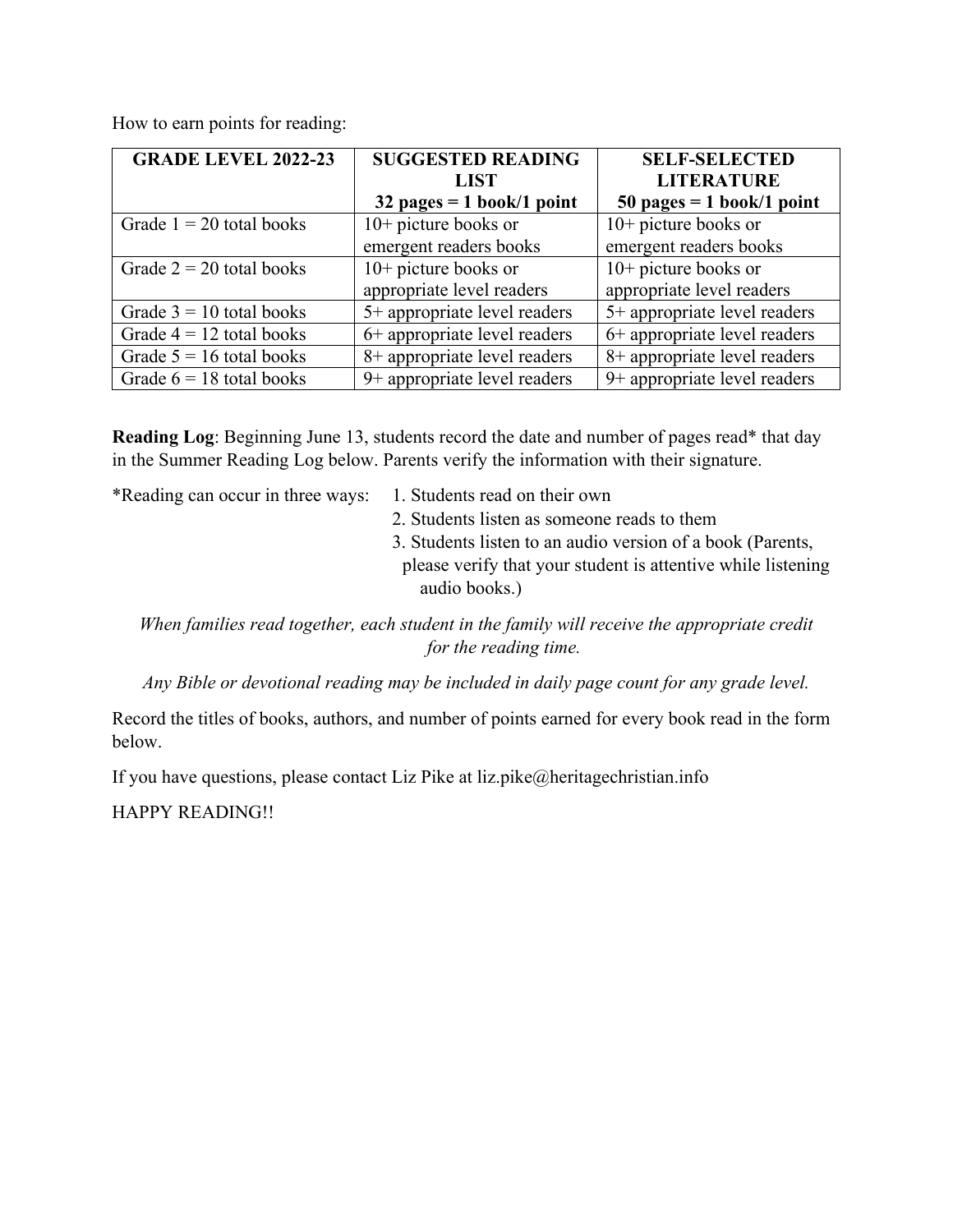

# **HCA 2022** SUMMER READING LOG

Student Name: \_\_\_\_\_\_\_\_\_\_\_\_\_\_\_\_

### June 13 – September 6, 2022

| Date | Number<br>of pages<br>read | Book Title / Author | Points<br>earned | Parent<br>Signature |
|------|----------------------------|---------------------|------------------|---------------------|
|      |                            |                     |                  |                     |
|      |                            |                     |                  |                     |
|      |                            |                     |                  |                     |
|      |                            |                     |                  |                     |
|      |                            |                     |                  |                     |
|      |                            |                     |                  |                     |
|      |                            |                     |                  |                     |
|      |                            |                     |                  |                     |
|      |                            |                     |                  |                     |
|      |                            |                     |                  |                     |
|      |                            |                     |                  |                     |
|      |                            |                     |                  |                     |
|      |                            |                     |                  |                     |
|      |                            |                     |                  |                     |
|      |                            |                     |                  |                     |
|      |                            |                     |                  |                     |
|      |                            |                     |                  |                     |
|      |                            |                     |                  |                     |
|      |                            |                     |                  |                     |
|      |                            |                     |                  |                     |
|      |                            |                     |                  |                     |
|      |                            |                     |                  |                     |
|      |                            |                     |                  |                     |
|      |                            |                     |                  |                     |
|      |                            |                     |                  |                     |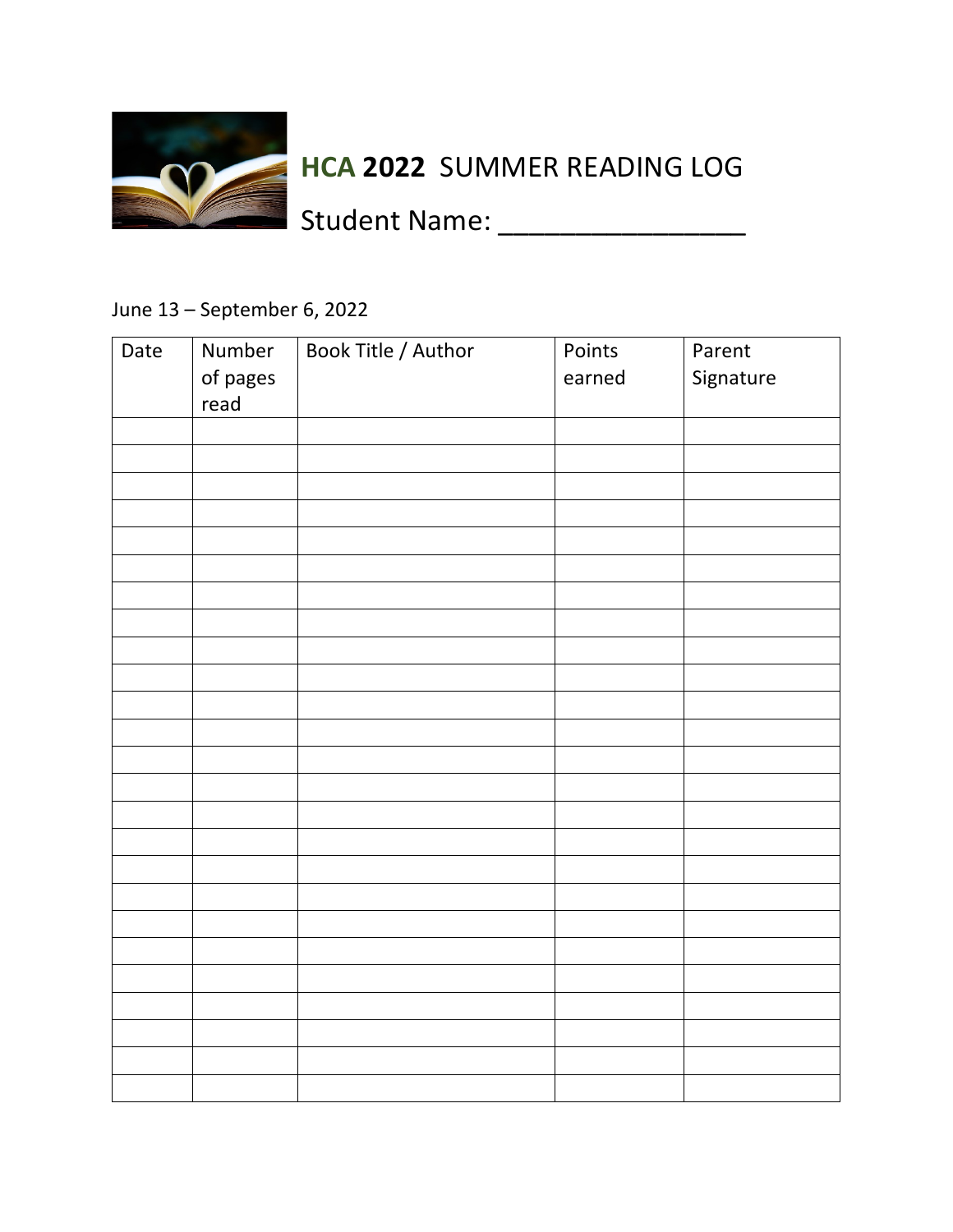## **HCA SUMMER LIBRARY HOURS:**

## **Monday – Friday 9am – 1 pm**

### **First Grade Reading List**

Read aloud suggestions:

- Leaf, Munro. *How to Behave and Why*
- Leaf, Munro. *How to Speak Politely and Why*
- Lloyd-Jones, Sally. *The Jesus Storybook Bible*
- Taylor, Helen. *Little Pilgrim's Progress*
- Leithart, Peter. *Wise Words: Family Stories that Bring the Proverbs to Life*
- Brown, Jeff. *Flat Stanley*
- Dalgliesh, Alice. *The Courage of Sarah Noble*
- Silverstein, Shel. *A Light in the Attic*

Individual reading: *Level 1*

- Bulla, Clyde. *Daniel's Duck*
- Chandler, Edna. *Cowboy Sam* +
- Frasconi, Antonio. *The House that Jack Built*
- Graham, Margaret. *Benjy's Dog House* +
- Hoff, Syd. *Sammy the Seal*
- Hoff, Syd. *Danny and the Dinosaur*+
- Krauss, Ruth. *The Carrot Seed*
- Lionni, Leo. *Inch by Inch*
- Littledale, Freya. *The Magic Fish*
- Lobel, Arnold. *Frog and Toad Are Friends* +
- Offen, Hilda. *A Treasury of Mother Goose*
- Seuss, Dr. *Beginner Books* +
- Seuss, Dr. *Bright and Early Books* +
- Tabak, Simms. *There Was an Old Lady Who Swallowed a Fly*
- Wood, Audrey. *Quick as a Cricket*

- Carle, Eric. *The Very Hungry Caterpillar* +
- Davoll, Barbara. *The Potluck Supper* +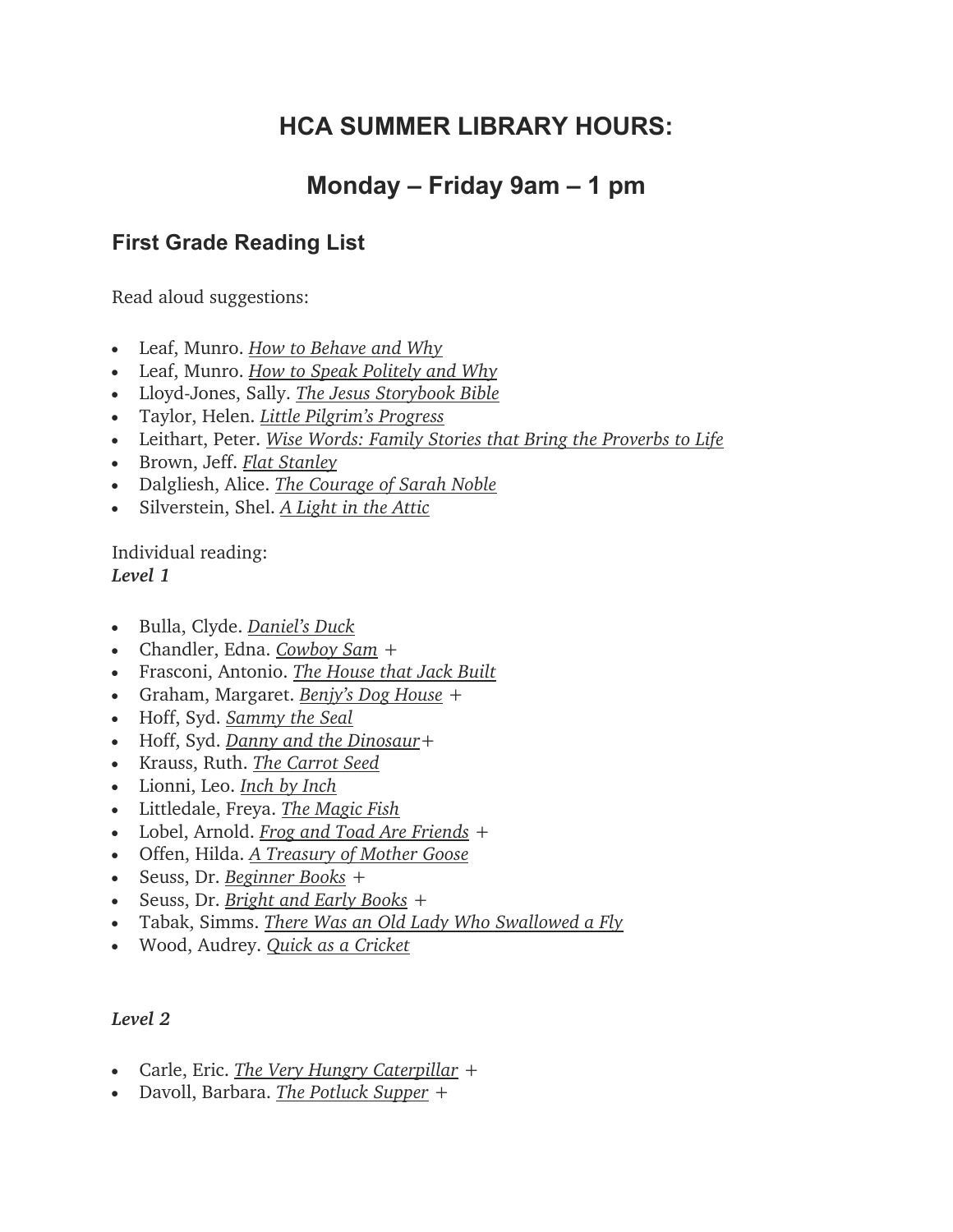- Daugherty, James. *Andy and the Lion*
- Duvoisin, Roger. *Petunia*
- Flack, Marjorie. *Angus and the Ducks*
- Freeman, Don. *Corduroy* +
- Galdone, Paul. *The Little Red Hen*
- Galdone, Paul. *The Three Billy Goats Gruff*
- Hoban, Russell. *Bedtime for Frances* +
- Hunt, Angela. *A Gift for Grandpa*
- Keats, Ezra. *Peter's Chair*
- Marshall, James. *George and Martha* +
- McGovern, Ann. *Stone Soup*
- Minarik, Else. *Little Bear* +
- Numeroff, Laura. *If You Give a Mouse a Cookie*+
- Parish, Peggy. *Amelia Bedelia* +
- Rey, Margaret & H.A. *Curious George* +
- Richardson, Arleta. *A Day at the Fair*
- Sharmat, Marjorie. *Nate the Grea*t +
- Zion, Gene. *Harry the Dirty Dog* +

- Buckley, Helen. *Grandmother and I*
- Burton, Virginia. *Maybelle the Cable Car*
- Coerr, Eleanor. *The Josefina Story Quilt*
- De Regniers, Beatrice. *May I Bring a Friend?*
- Ets, Marie. *Just Me*
- Gramatky, Hardie. *Little Toot* +
- Hader, Berta. *The Big Snow*
- Keats, Ezra. *Whistle for Willie*
- Lewis, Kim. *Floss* +
- Lowry, Jannette. *The Poky Little Puppy*
- McCloskey, Robert. *Make Way for Ducklings*
- Piper, Watty. *The Little Engine that Could*
- Potter, Beatrix. *The Tale of Peter Rabbit* +
- Sendak, Maurice. *Where the Wild Things Are*
- Turkle, Brinton. *Thy Friend, Obadiah* +
- Ward, Lynd. *The Biggest Bear*
- Wilder, Laura. *My First Little House Books* +
- Williams, Vera. *A Chair for My Mother*

### **Second Grade Reading List**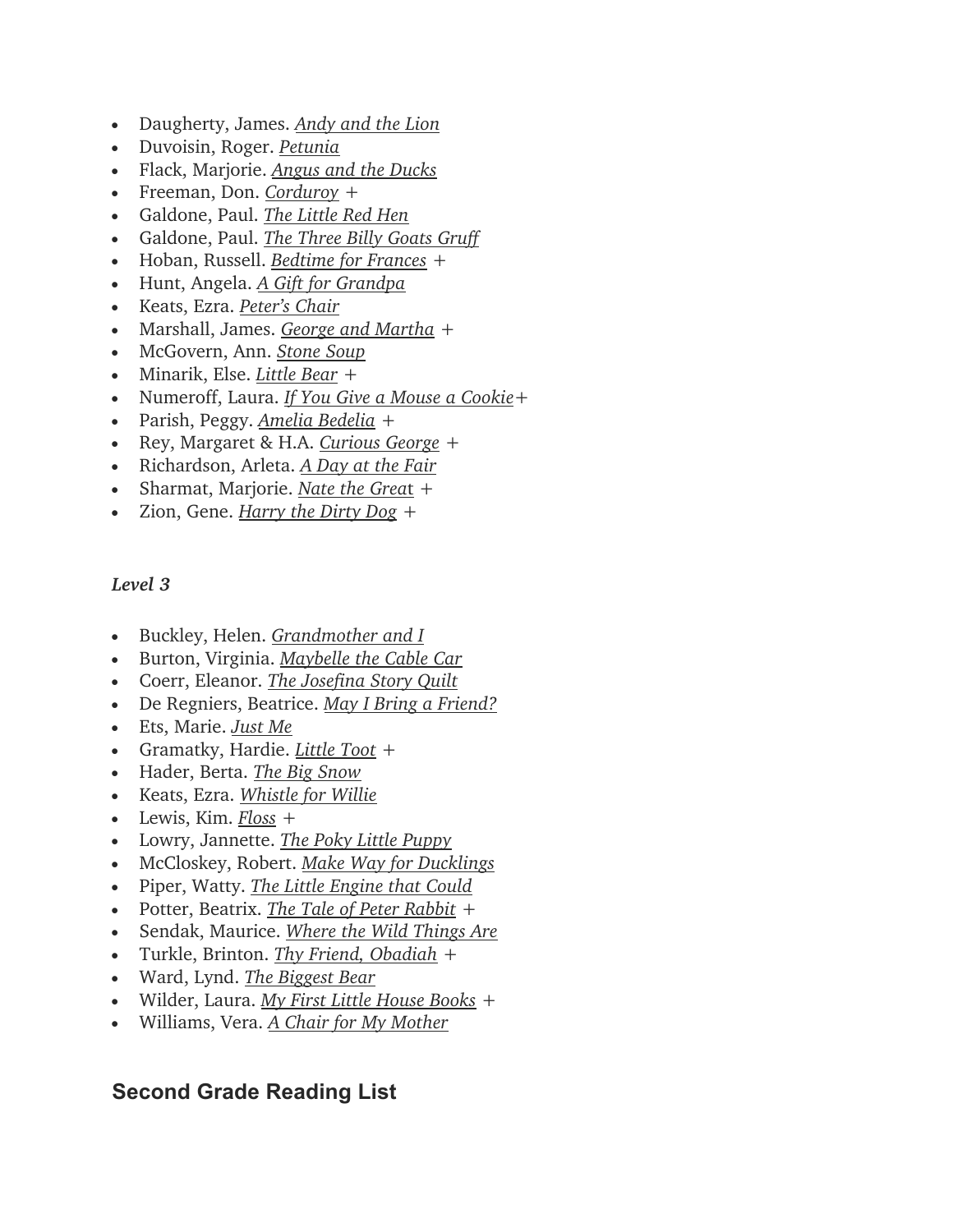Read aloud suggestions:

- Andersen, Hans C. *The Emperor's New Clothes*
- Andrews, Troy, *Trombone Shorty*
- Brown, Marcia. *Dick Whittington and His Cat*
- Burton, Virginia. *The Little House*
- Burton, Virginia. *Mike Mulligan and His Steamshovel*
- Cauley, Lorinda. *The Ugly Duckling*
- Cleary, Beverly. *The Mouse and the Motorcycle*
- Cleary, Beverly. *Ribsy*
- Dalgliesh, Alice. *The Bears on Hemlock Mountain*
- Lewis, C. S. *The Lion, Witch, and Wardrobe*
- McCloskey, Robert. *Time of Wonder*
- Steig, William. *Doctor De Soto*
- Warner, Gertrude. *The Box-Car Children (vol. 1)*
- Williams, Marjorie. *The Velveteen Rabbit*
- Weatherford, Carole Boston, *Moses: When Harriet Tubman Led Her People to Freedom*

### **Individual reading:**

### *Level 1*

- Andrews, Troy, *Trombone Shorty*
- Cannon, Janell. *Stellaluna*
- Galdone, Paul. *The Gingerbread Boy*
- Galdone, Paul. *The Three Bears*
- Galdone, Paul. *The Three Little Pigs*
- Kessel, Joyce. *Squanto and the First Thanksgiving*
- Roop, Peter and Connie. *Keep the Lights Burning, Abbie*
- Slobodkina, Esphyr. *Caps for Sale*
- Yolen, Jane. *Owl Moon*

- Anderson, C. W. *Billy and Blaze* +
- Bemelmans, Ludwig. *Madeline* +
- Bontemps, Arna & Conroy Jack. *The Fast Sooner Hound*
- Calhoun, Mary. *Cross-Country Cat*
- DeBrunhoff, Jean. *Babar* +
- Flack, Marjorie. *The Story about Ping*
- Gag, Wanda. *Millions of Cats*
- Gauch, Patricia. *Thunder at Gettysburg*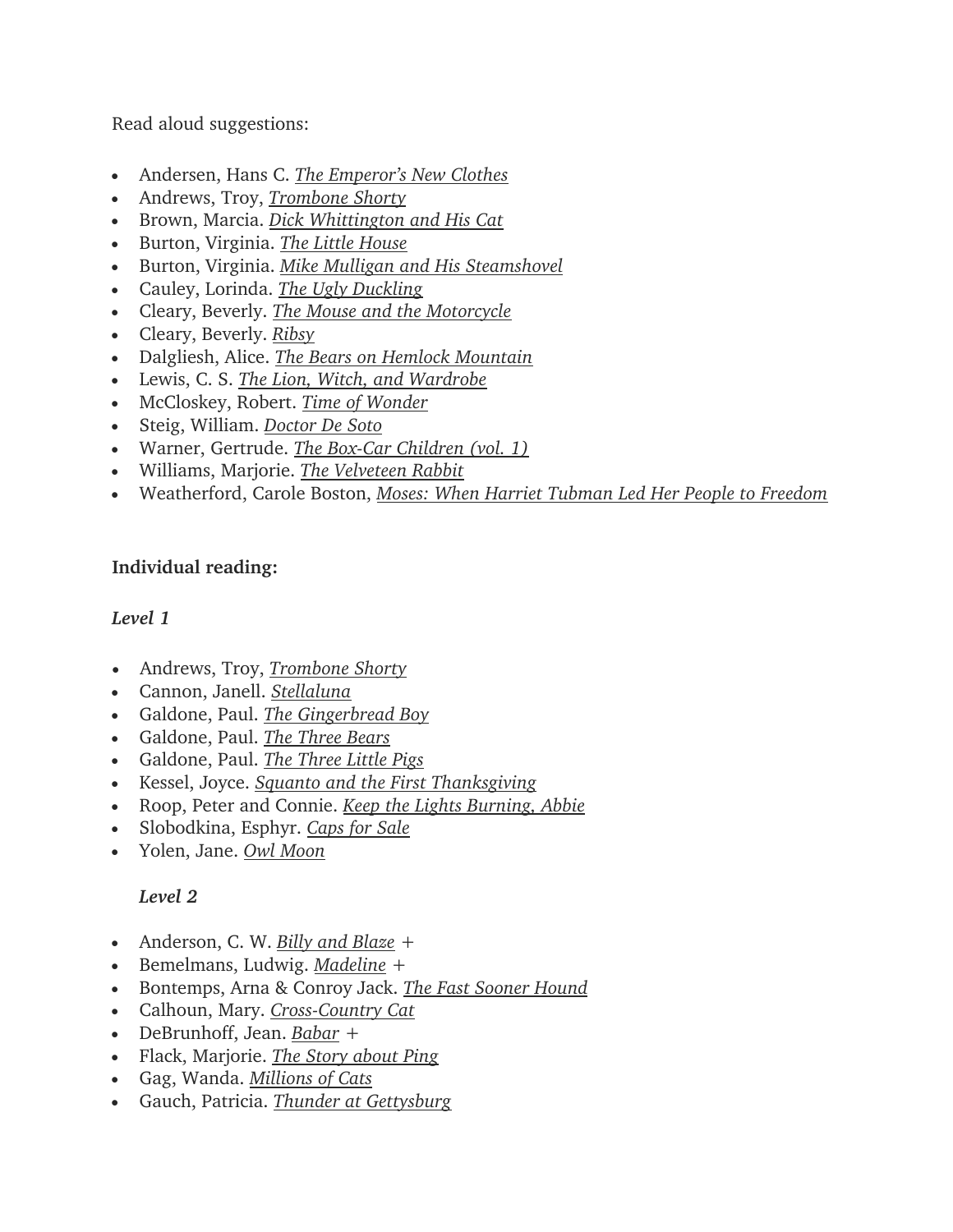- Haywood, Carolyn. *Betsy & Billy* +
- Hope, Laura Lee. *The Bobbsey Twins* +
- Leaf, Munro. *The Story of Ferdinand*
- Loveless, Maude. *Betsy-Tacy* +
- Milne, A. A. *When We Were Young*
- Milne, A. A. *Now We are Six*
- Politi, Leo. *Song of the Swallows*
- Steig, William. *Doctor De Soto Goes to Africa*
- Taha, Karen. *A Gift for Tia Rosa*
- Warner, Gertrude. *The Boxcar Children* +
- Ziefert, Harriet. *A New Coat for Anna*

- Aardemas, Verna. *Why Mosquitoes Buzz in People's Ears*
- Harness, Cheryl. *Three Young Pilgrims*
- Le Gallienne, Eva. *Seven Tales by H. C. Andersen*
- McCloskey, Robert. *Blueberries for Sal*
- McCloskey, Robert. *Lentil*
- McCloskey, Robert. *One Morning in Maine*
- Mowat, Farley. *Owls in the Family*
- Nesbit, E. *The Railway Children* +
- Sobol, Donald. *Secret Agents Four*
- Sproul, R. C. *The King Without a Shadow*
- West, Jerry. *The Happy Hollisters* +
- Williams, Jay. *Danny Dunn* +

### **Third Grade Literature List**

Read aloud suggestions:

- Atwater, Richard. *Mr. Popper's Penguins*
- Barrie, James. *Peter Pan*
- Farley, Walter. *The Black Stallion*
- Fleischman, Sid. *The Whipping Boy*
- Gannett, Ruth. *My Father's Dragon*
- Grahame, Kenneth. *The Wind in the Willows* (Scholastic Jr. Classic)
- Kipling, Rudyard. *The Jungle Book* (Scholastic Jr. Classic)
- Lewis, C. S. *The Horse and His Boy*
- Swift, Jonathan. *Gulliver's Stories* (Scholastic Jr. Classic)
- Weatherford, Carole Boston, *Moses: When Harriet Tubman Led Her People to Freedom*
- White, E. B. *Charlotte's Web*
- White, E. B. *Stuart Little*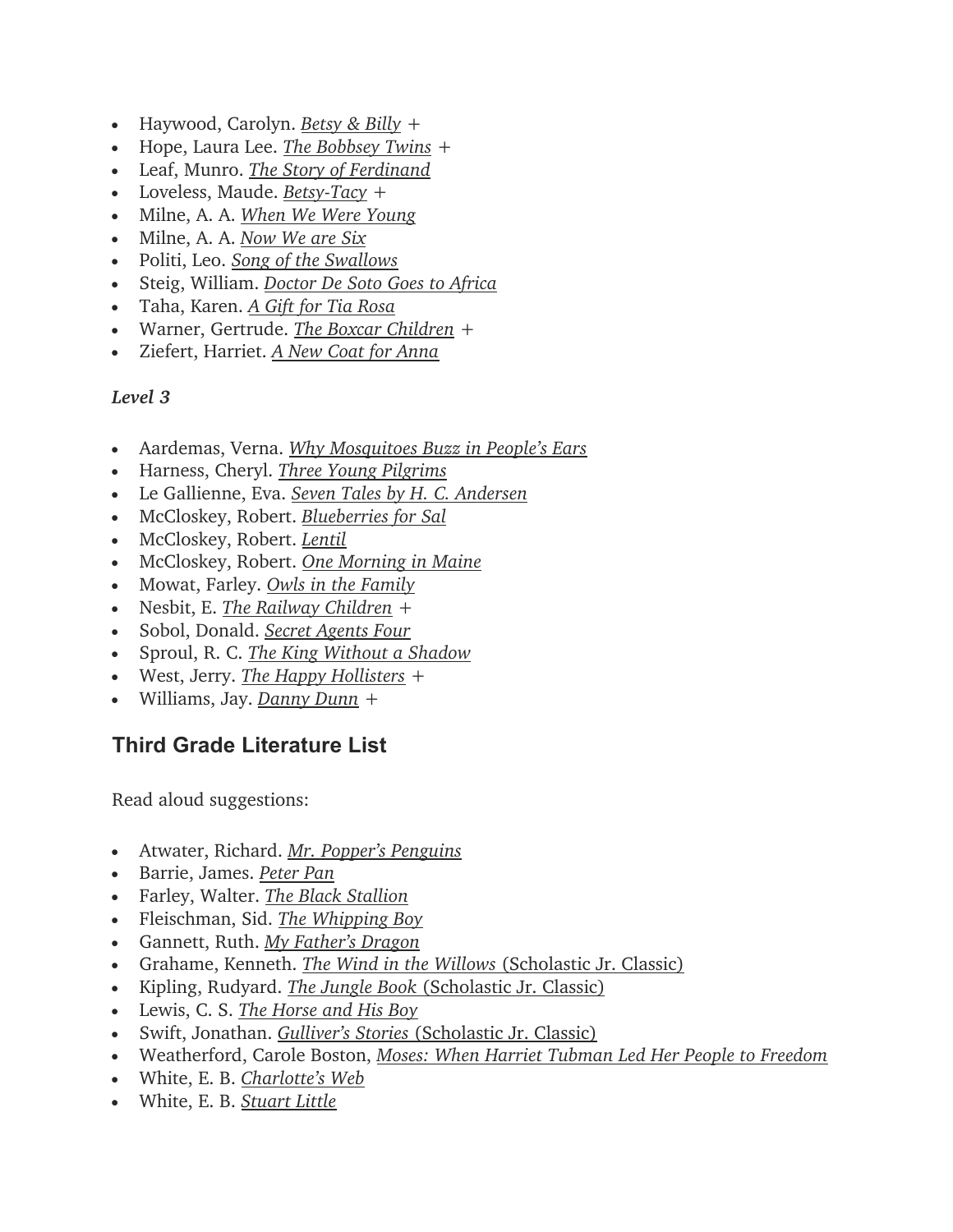• Winterfeld, Henry. *Detectives in Togas*

### **Outside Reading**

### *Level 1*

- Bulla, Clyde. *A Lion to Guard Us*
- Bulla, Clyde. *Shoeshine Girl*
- Cleary, Beverly. *Henry Huggins* +
- Dalgliesh, Alice. *The Courage of Sarah Noble*
- Gardiner, John. *Stone Fox*
- Hall, Donald. *Ox-Cart Man*
- Kellogg, Steven. *Paul Bunyan*
- MacGregor, Ellen. *Miss Pickerell* +
- MacLachlan, Patricia. *Sarah, Plain and Tall* +
- McSwigan, Marie. *Snow Treasure*
- Scieszka, Jon. *The Time Warp Trio: Sam Samurai*
- Sobol, Donald. *Encyclopedia Brown Series* +
- Stanley, Diane. *The True Adventure of Daniel Hall*
- Warner, Gertrude. *The Box-Car Children* (excluding vol. 1) +
- Weatherford, Carole Boston, *Moses: When Harriet Tubman Led Her People to Freedom*

### *Level 2*

- Collodi C. *Pinocchio*
- Edmonds, Walter. *The Matchlock Gun*
- Henry, Marguerite. *Misty of Chincoteague*
- Herriot, James. *James Herriot's Treasury*
- Hope, Laura Lee. *The Bobbsey Twins* +
- Hurwitz, Johanna. *Aldo Applesauce*
- Lindgren, Astrid. *Pippi Longstocking* +
- Milne, A. A. *Winnie the Pooh*
- Nesbit, E. *The Railway Children* +
- Richardson, Arleta. *In Grandma's Attic* +
- Roddy, Lee. *Family Adventures* +
- Rupp, Rebecca. *Dragon of Lonely Island*
- Wilder, Laura. *Little House on the Prairie* +

- Bailey, Carolyn. *Miss Hickory*
- Bond, Michael. *Paddington* +
- Cleary, Beverly. *Ramona* +
- D'Aulaire, I. E. *Benjamin Franklin* +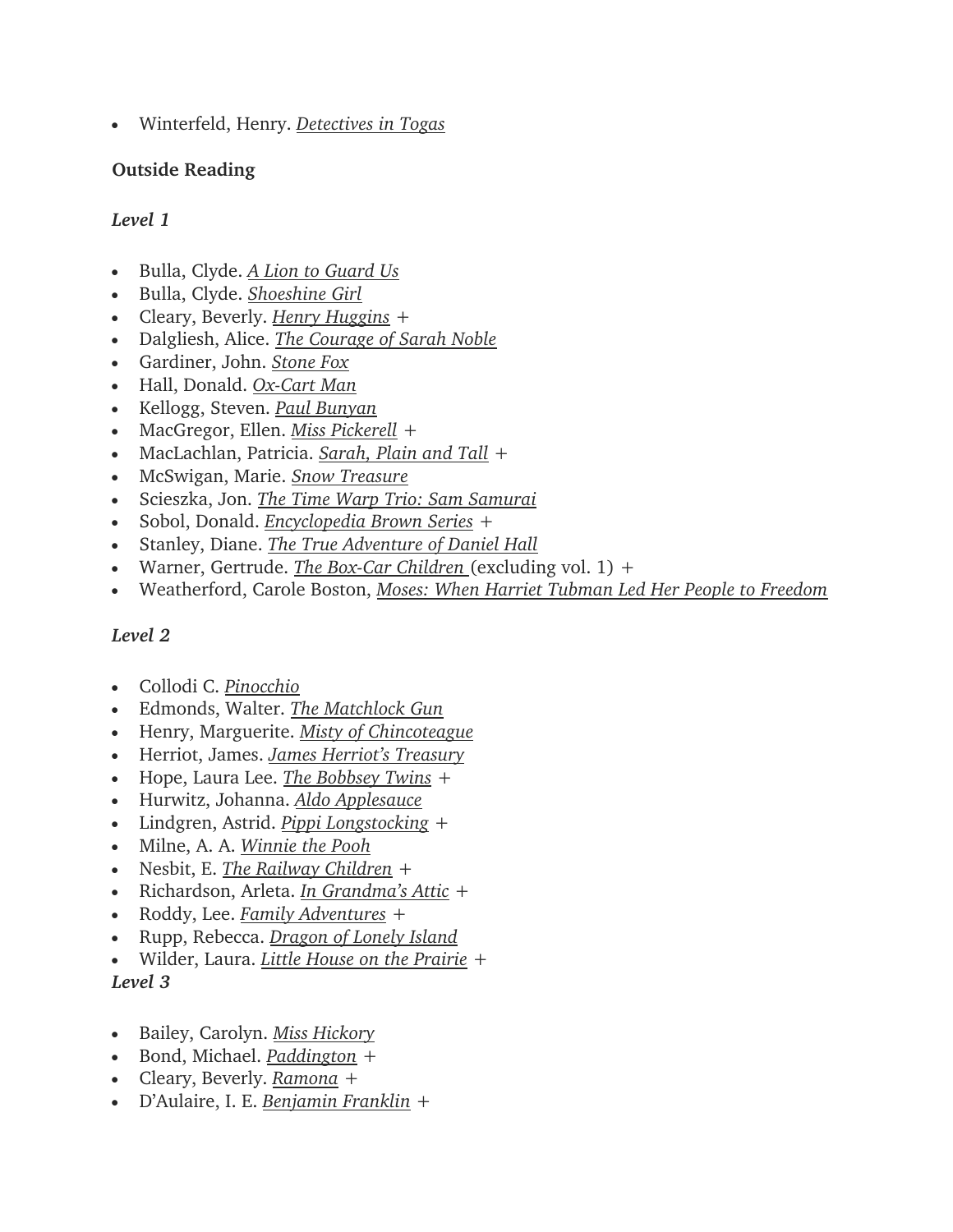- Estes, Eleanor. *The Moffats*
- Fritz, Jean. *The Cabin Faced West*
- Holling, H. C. *Paddle-to-the-Sea* +
- Jackson, Dave & Neta. *Trailblazer Series* +
- Lawson, Robert. *Rabbit Hill*
- McCloskey, Robert. *Homer Price*
- Nelson, Kadir, *Nelson Mandela*
- Nesbit, E. *The Story of the Treasure Seekers*
- Peretti, Frank. *The Door in the Dragon's Throat*
- Reece, Colleen. *American Adventure Series* +
- Streatfeild, Noel. *Ballet Shoes*
- Weatherford, Carole Boston, *Freedom in Congo Square*

### **Fourth Grade Literature List**

Read aloud suggestions:

- Blackwood, Gary. *The Shakespeare Stealer*
- Burnett, Frances Hodgson. *The Secret Garden*
- Carroll, Lewis. *Alice's Adventures in Wonderland*
- Dahl, Roald. *Charlie and the Chocolate Factory*
- D'Aulaire, Ingri & Edgar. *Leif the Lucky*
- Daugherty, James. *The Magna Charta*
- de Angeli, Marguerite. *The Door in the Wall*
- Du Bois, William Pene. *Twenty-one Balloons*
- Estes, Eleanor. *Ginger Pye*
- Henry, Marguerite. *King of the Wind*
- Green, Roger Lancelyn. *King Arthur and His Knights of the Round Table*
- Konigsburg, E. L. *From the Mixed-Up Files of Mrs. Basel E. Frankweiler*
- Lewis, C. S. *Prince Caspian*
- Norton, Mary. *The Borrowers*
- Prum, Deborah M. *Rats, Bulls, and Flying Machines*
- Rebsamen, Frederick. *Beowulf*
- Sis, Peter. *Starry Messenger: Galileo*
- Stanley, Diane and Peter Vennema. *Bard of Avon*
- Stanley, Diane. *Joan of Arc*
- Vernon, Louise A. *Thunderstorm in the Church*
- White, E. B. *The Trumpet of the Swan*

- Alexander, Lloyd. *The Book of Three* +
- Armstrong, William. *Sounder*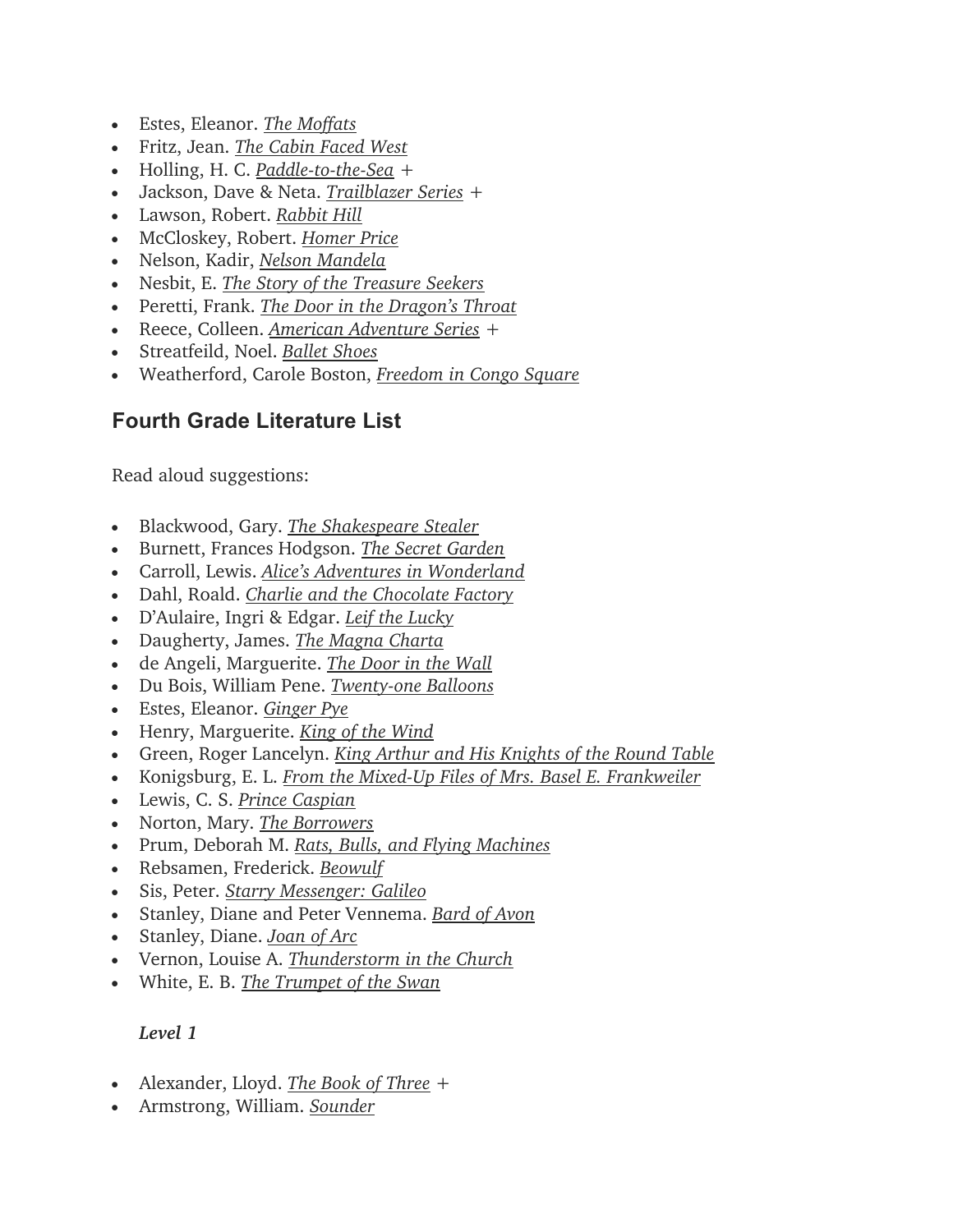- Babbitt, Natalie. *Tuck Everlasting*
- Burnett, Frances H. *A Little Princess*
- Carlson, Natalie. *The Family Under the Bridge*
- Estes, Eleanor. *The Hundred Dresses*
- Knight, Eric. *Lassie Come-Home*
- L'Engle, Madeliene. *A Wrinkle in Time* +
- Lenski, Lois. *Prairie School* +
- Lenski, Lois. *Strawberry Girl*
- Lowry, Lois. *Number the Stars*
- McSwigan, Marie. *Snow Treasure*
- Seredy, Kate. *The Good Master*
- Speare, Elizabeth. *The Sign of the Beaver*
- Taylor, Sydney. *All-of-A-Kind Family*
- Thurber, James. *Many Moons*
- Verne, Jules. *20,000 Leagues Under the Sea*
- Wilson, N. D. *100 Cupboards* +

- Farley, Walter. *The Black Stallion* +
- Funke, Cornellia. *Inkheart* +
- George, Jean C. *My Side of the Mountain*
- Grahame, Kenneth. *The Reluctant Dragon*
- Hanes, Mari. *Two Mighty Rivers*
- Jacques, Brian. *Redwall* +
- Lofting, Hugh. *The Voyages of Dr. Dolittle* +
- Morey, Walt. *Gentle Ben*
- Nelson, Kadir, *Nelson Mandela*
- Peretti, Frank. *The Cooper Kids Adventure* +
- Riordan, Rick. *The Lightning Thief* +
- Smith, Dodie. *The 101 Dalmations*
- Street, James. *Good-bye My Lady*
- Travers, P. I. *Mary Poppins* +
- Wilson, N. D. *Leepike Ridge*

- Adamson, Joy. *Born Free*
- Alcott, Louisa May. *Little Women* +
- Burnford, Sheila. *The Incredible Journey*
- Field, Rachel. *Calico Bush*
- King Jr., Dr. Martin Luther, *I Have a Dream*
- Lawson, Robert. *Ben and Me*
- Robertson, Keith. *Henry Reed, Inc.* +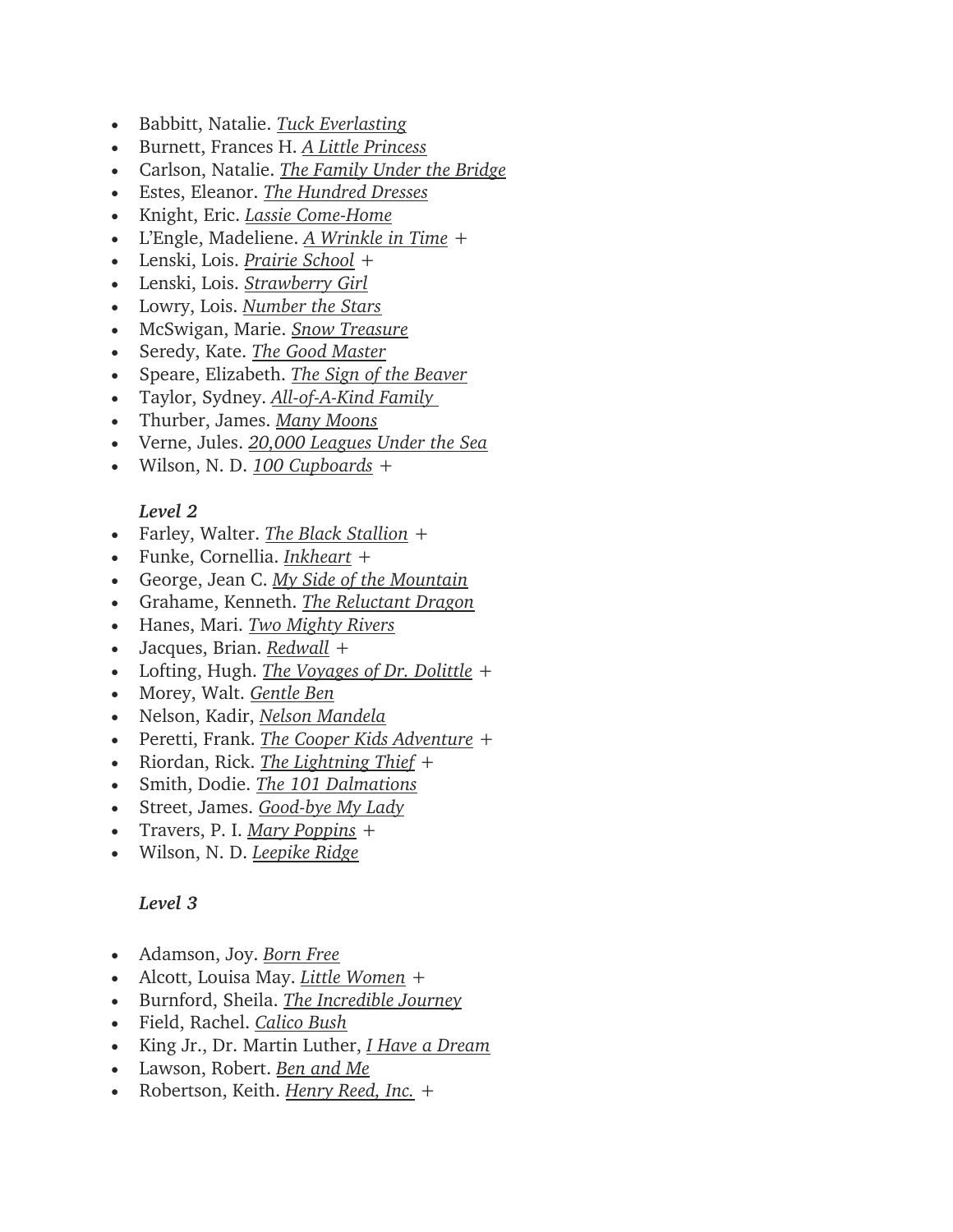- Robinson, Barbara. *The Best Christmas Pageant Ever*
- Sewell, Anna. *Black Beauty*
- Sidney, Margaret. *Five Little Peppers* +

### **Fifth Grade Literature List**

Read aloud suggestions:

- Defoe, Daniel. *Robinson Crusoe*
- Forbes, Esther. *Johnny Tremain*
- Lathan, Jean. *Carry On, Mr. Bowditch*
- Lewis, C. S. *The Silver Chair*
- Lewis, C. S. *The Voyage of the Dawn Treader*
- Speare, Elizabeth. *The Witch of Blackbird Pond*
- Swift, Jonathan. *Gulliver's Travels* (excerpts)

### *Level 1*

- Beatty, Patricia. *Turn Homeward, Hannalee*
- Brink, Carol. *Caddie Woodlawn*
- Byars, Betsy. *The Summer of the Swans*
- Cleary, Beverly. *Dear Mr. Henshaw*
- De Jong, Meindert. *The Wheel on the School*
- Enright, Elizabeth. *Thimble Summer*
- Gates, Doris. *Blue Willow*
- Gipson, Fred. *Old Yeller*
- Hanes Mari. *Two Mighty Rivers*
- O'Brien, Robert. *Mrs. Frisby and the Rats of NIMH*
- Rawls, Wilson. *Where the Red Fern Grows*
- Selden, George. *The Cricket in Times Square*

- Cameron, Eleanor. *Mushroom Planet* +
- De Jong, Meindert. *The House of Sixty Fathers*
- George, Jean Craighead. *Julie of the Wolves*
- Montgomery, Lucy. *Anne of Green Gables*
- O'Dell, Scott. *Island of the Blue Dolphin*
- Pearce, Philippa. *Tom's Midnight Garden*
- Porter, Eleanor. *Pollyanna* +
- Rawks, Wilson. *Summer of the Monkeys*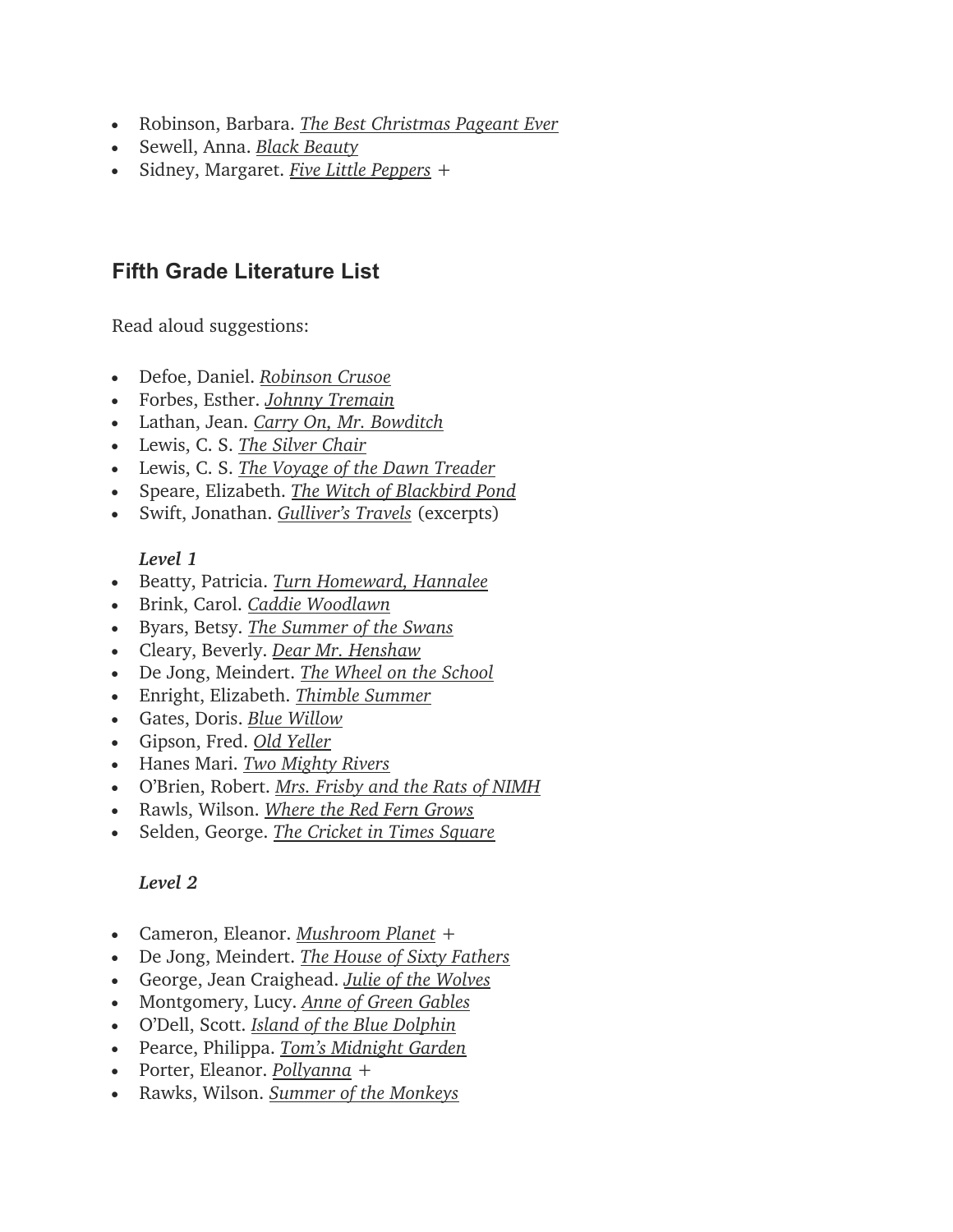- Spyri, Johanna. *Heidi*
- Wyss, Johann. *Swiss Family Robinson*

- Alcott, Louisa. *Little Men*
- Burnett, Frances. *Little Lord Fauntleroy*
- De Jong, Meindert. *Journey from Peppermint Street*
- Dodge, Mary. *Hans Brinker*
- Grahame, Kenneth. *The Wind in the Willows*
- MacDonald, George. *The Princess and Curdie*
- MacDonald, George. *The Princess and the Goblin*
- North, Sterling. *Rascal*
- Seredy, Kate. *The White S?tag*
- Stevenson, Robert Louis. *Treasure Island*
- Terhune, Albert. *Lad: A Dog*
- Tolkien, J. R. R. *The Hobbit*
- Verne, Jules. *Around the World in Eighty Days*
- Verne, Jules. *Journey to the Center of the Earth*

### **Sixth Grade Reading List**

A couple of notes on the nomenclature below: "+" indicates that any title in that series would be acceptable.

Some titles also contain a label:

- $\bullet$  L Language
- V Violence
- C Coarse actions
- M Mature theme

Read aloud suggestions:

- Adams, Richard. *Watership Down*
- Bishop, Claire. *Twenty and Ten*
- Crane, Stephen. *The Red Badge of Courage*
- Doyle, Arthur Conan. *Sherlock Holmes* (excerpts)
- Lewis, C. S. *The Magician's Nephew*
- Lewis, C. S. *The Last Battle*
- Orwell, George. *Animal Farm*
- ten Boom, Corrie. *The Hiding Place*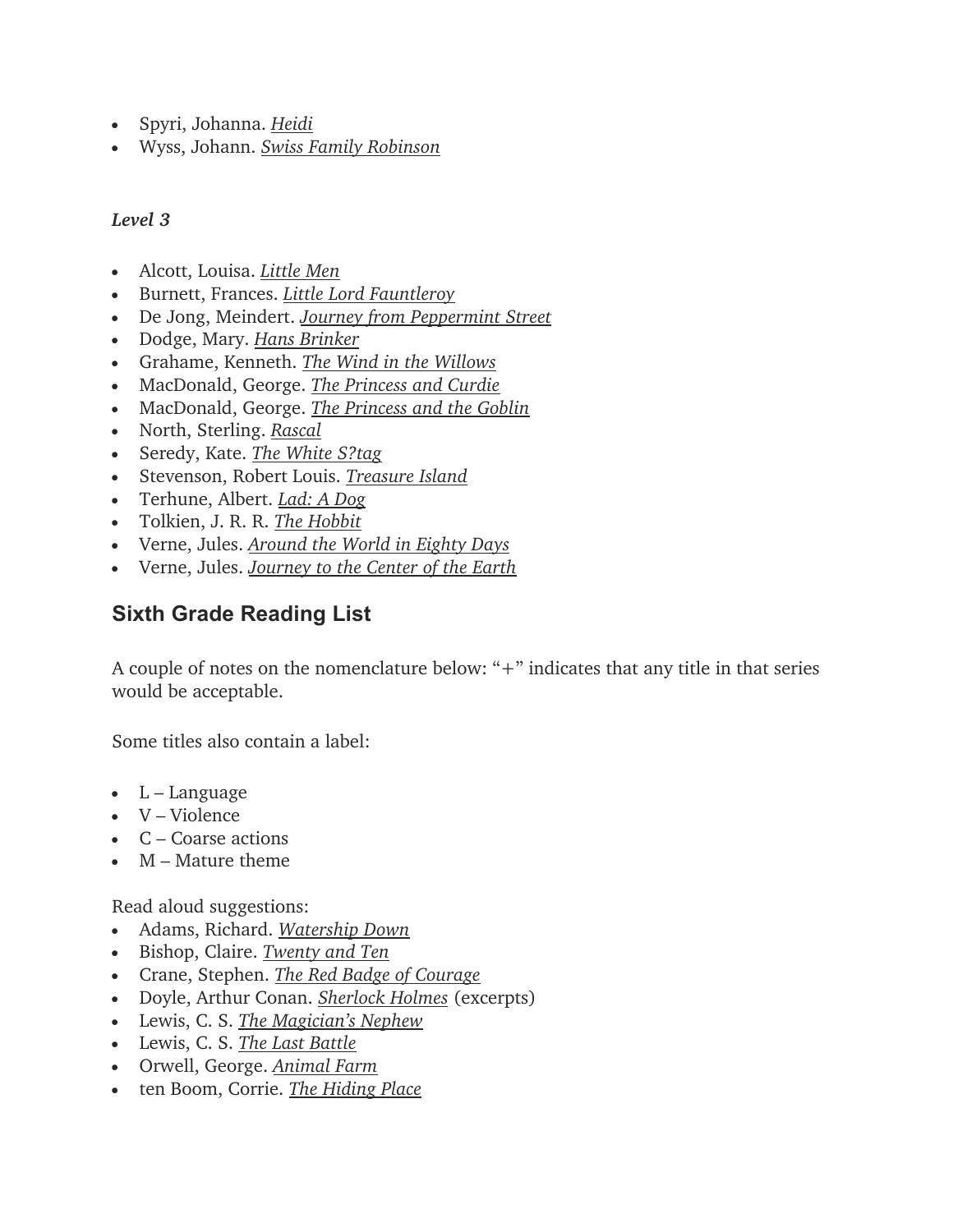- Alexander, Lloyd. *The Prydain Chronicles* +
- Bradbury, Ray. *The Martian Chronicles*
- Kjelgaard, James. *Big Red* +
- Lester, Julius. *The Tales of Uncle Remus*
- Rawlings, Marjorie. *The Yearling*
- Sorensen, Virginia. *Miracles on Maple Hill*
- Speare, Elizabeth. *The Bronze Bow*
- Van Leeuwen, Jean. *Bound for Oregon*

### *Level 2*

- Baum, Frank L. *The Wizard of Oz*
- Bradbury, Ray. *Fahrenheit 451*
- Dickens, Charles. *A Christmas Carol*
- Eareckson, Joni. *Joni*
- Fisher, Dorothy. *Understood Betsy*
- Irving, Washington. *Rip Van Winkle*
- Irving, Washington. *The Legend of Sleepy Hollow*
- Jacques, Brian. *Marlfox* +
- London, Jack. *White Fang*
- Marshall, Catherine. *Christy*
- O'Hara, Mary. *My Friend Flicka*
- Sterling, Dorothy. *Freedom Train*
- Taylor, Theodore. *The Cay*
- Trapp, Maria Augusta. *The Story of Trapp Family Singers*
- Twain, Mark. *The Adventures of Tom Sawyer*
- Twain, Mark. *The Adventures of Huckleberry Finn*

### *Level 3*

- Field, Rachel. *Hitty: Her First Hundred Years*
- Henty, G. H. *By Right of Conquest*
- Henty, G. H. *In the Reign of Terror*
- London, Jack. *The Call of the Wild*
- Orczy, Emmuska. *The Scarlet Pimpernel*
- Stevenson, Robert Louis. *Kidnapped*
- Taylor, Mildred. *Roll of Thunder, Hear My Cry*
- Tunnell, Michael. *Candy Bomber*
- Twain, Mark. *The Prince and the Pauper*
- Verne, Jules. *Around the World in Eighty Days*
- Wells, H. G. *War of the Worlds*
- Yates, Elizabeth. *Amos Fortune, Free Man*

### **Seventh Grade Reading List**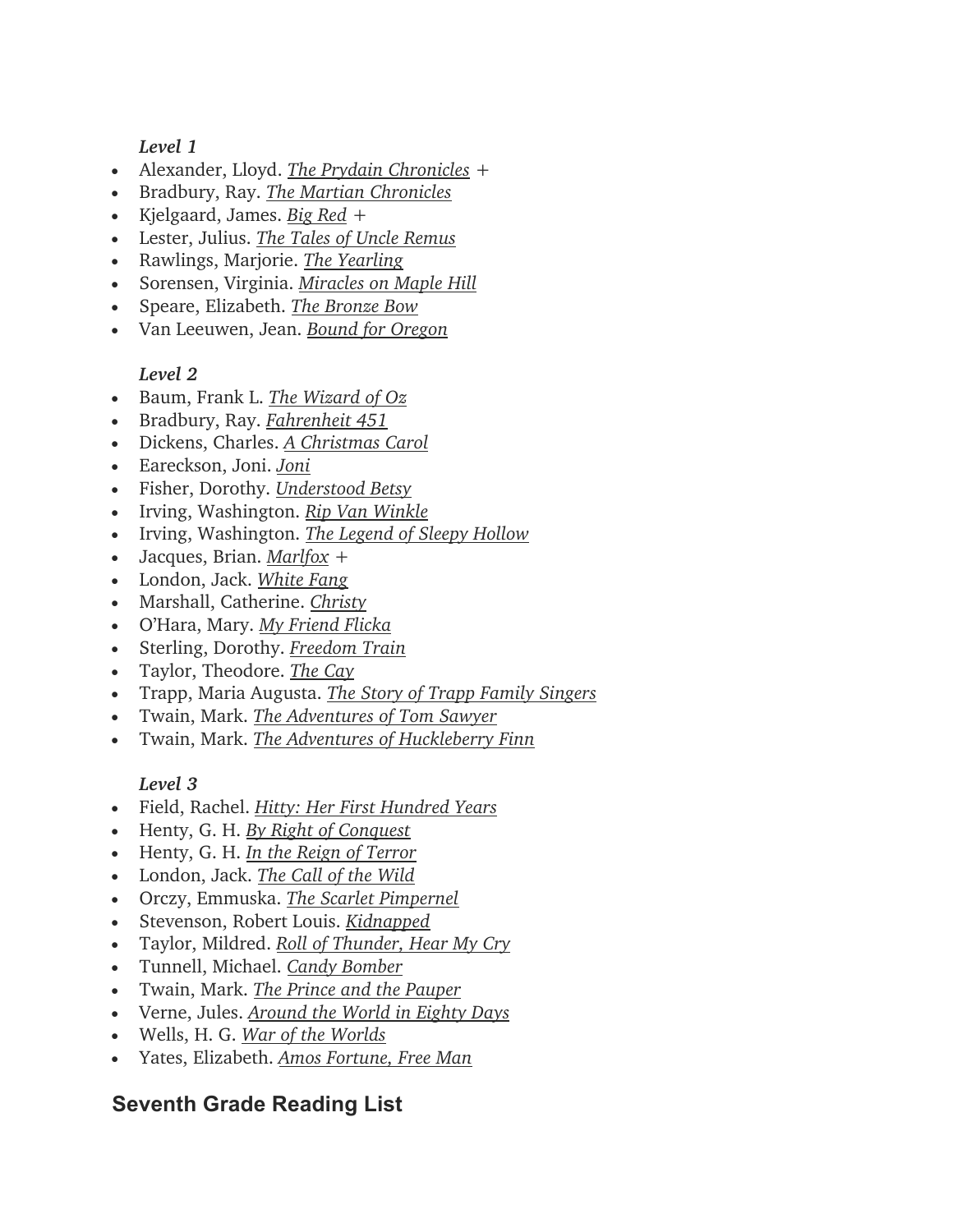Following is the list of adopted titles used for the seventh grade reading programEvery effort has been made to pick the best available literature. As with everything, each book must be read with scripture as our final standard. All Landmark books are acceptable on the literature list.

- Aldrich, Thomas. *The Story of a Bad Boy*
- Brother Andrew. *God's Smuggler*
- Bunyan, John. *The Pilgrim's Progress* (original)
- DeJong, Meindert. *The House of Sixty Fathers*
- de Kruif, Paul. *Microbe Hunters*
- Dickens, Charles. *Nicholas Nickleby*
- Dickens, Charles. *Oliver Twist*
- Dumas, Alexandre. *The Count of Monte Cristo*
- Dumas, Alexandre. *The Three Musketeers*
- Eaton, Jeanette. *David Livingstone, Foe of Darkness*
- Field, Rachel. *Calico Bush*
- Forester, C. S. *Horatio Hornblower*
- Freedman, Ben. *Mrs. Mike*
- Grant, George. *The Last Crusader*
- Henry, O. *The Best Short Stories of O. Henry*
- Henty, G. A. *By Pike and Dyke* +
- Henty, G. A. *In Freedom's Cause* +
- Hugo, Victor*. Les Miserables*
- Latham, Jean Lee. *This Dear-Bought Land*
- Lewis, C. S. *Out of the Silent Planet*
- Lewis, C. S. *Perelandra*
- Lewis, C. S. *That Hideous Strength*
- Little, Paul. *Know What You Believe*
- Little, Paul. *Know Why You Believe*
- MacDonald, George. *The Baronet's Song*
- O'Dell, Scott. *Streams to the River, River to the Sea*
- O'Dell, Scott. *The Hawk That Dare Not Hunt By Day*
- Orczy, Baroness. *The Scarlet Pimpernel*
- Seredy, Kate. *The Good Master*
- Speare, Elizabeth George. *The Bronze Bow*
- Stevenson, Robert Louis. *The Black Arrow*
- Stevenson, Robert Louis. *Dr. Jekyll and Mr. Hyde*
- Thomson, Andy. *Morning Star of the Reformation*

### **Seventh Grade History List**

- Bliven, Bruce. *The American Revolution* (Landmark) H
- Blos, Joan. *A Gathering of Days: A New England Girl's Journal* H, NN, YC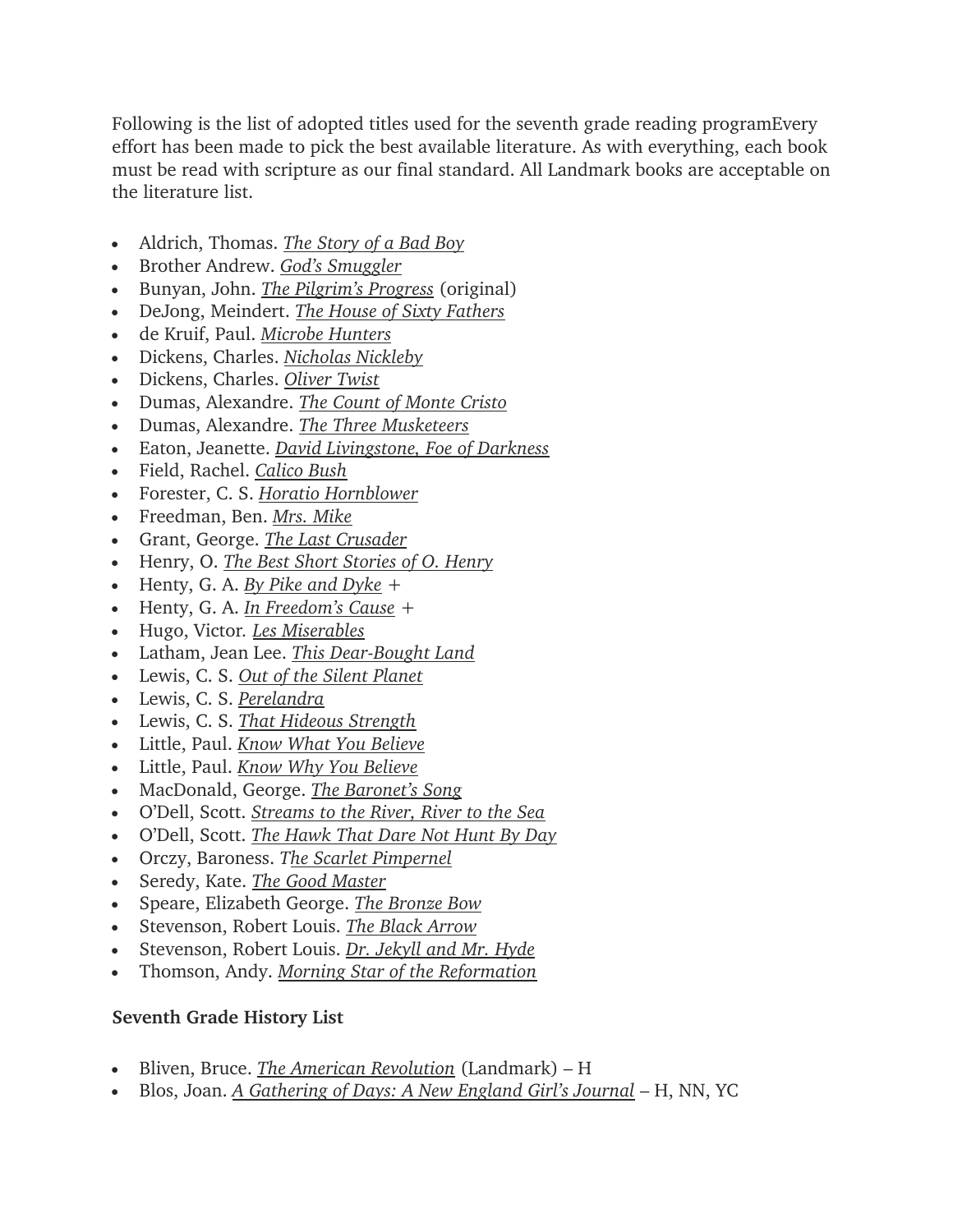- Bond, Douglas. *Guns of Thunder*
- Bond, Douglas. *Rebel's Keep*
- Calabro, Marian. *The Perilous Journey of the Donner Party* H, NN
- Carter, Alice. *The American Revolution*
- Collins, David. *Noah Webster: Master of Words*
- Cooper, James Fenimore. *The Last of the Mohicans* H, NN, YC
- Cousins, Margaret. *Ben Franklin of Old Philadelphia* (Landmark) H
- Cox, Clinton. *Mark Twain* H, NN, YC
- Cox, Clinton. *Undying Glory: True Story of the Massachusetts 54th Regiment* H, NN
- Dafoe, Daniel. *Robinson Crusoe* H, NN, YC
- Daugherty, James. *Of Courage Undaunted* H, NN
- Daugherty, James. *The Landing of the Pilgrims* CCS, H
- de Trevino, Elizabeth. *I, Juan de Pareja* H, NN, YC
- DK Eyewitness. *North American Indian* NN
- Forbes, Esther. *Johnny Tremain* CCS, H, NN, YC
- Forbes, Esther. *Paul Revere and the World He Lived In* H, NN
- Foster, Genevieve. *George Washington's World* H
- Freedman, Russell. *Out of Darkness: The Story of Louis Braille* H, NN, YC
- Fritz, Jean. *The Double Life of Pocahontas* H, NN, YC
- Fritz, Jean. *Why Not, Lafayette?* H, NN, YC
- Hamilton, Alexander, et al. *The Federalist Papers* H, NN, YC
- Haugaard, Erik. *Cromwell's Boy* H
- Jackson, Shirley. *The Witchcraft of Salem Village* H, YC
- Lasky, Kathryn. *Jahanara: Princess of Princesses* H, NN, YC
- Lawton, Wendy. *The Captive Princess*
- Lawton, Wendy. *The Tinker's Daughter* CCS
- Mansfield, Stephen. *Forgotten Founding Father: George Whitefield* CRPC
- McPherson, Joyce. *The Ocean of Truth: The Story of Isaac Newton*
- Murphy, Jim. *A Young Patriot* H, NN, YC
- Newman, Shirlee. *The African Slave Trade* H, NN, YC
- O'Dell, Scott. *Streams to the River, River to the Sea* H, NN
- Roosevelt, T. and Lodge, H. *Hero Tales from American History*
- Savery, Constance. *The Reb and the Redcoats*
- Schanzer, Rosalyn. *How We Crossed the West* NN, YC
- Severance, John. *Thomas Jefferson: Architect of Democracy* H, NN Speare, Elizabeth George. *Calico Captive* – H, NN, YC Speare, Elizabeth George. *The Sign of the Beaver* – CCS, H, NN, YC
- Speare, Elizabeth. George. *The Witch of Blackbird Pond* CCS, H, NN, YC
- Stevenson, Robert Louis*. Kidnapped* H, NN, YC
- Stevenson, Robert Louis. *Treasure Island* H, NN, YC
- Vaughn, David. *Give Me Liberty* CRPC, YC
- Yates, Elizabeth. *Amos Fortune, Free Man* H, NN, YC

### **Eighth Grade Reading List**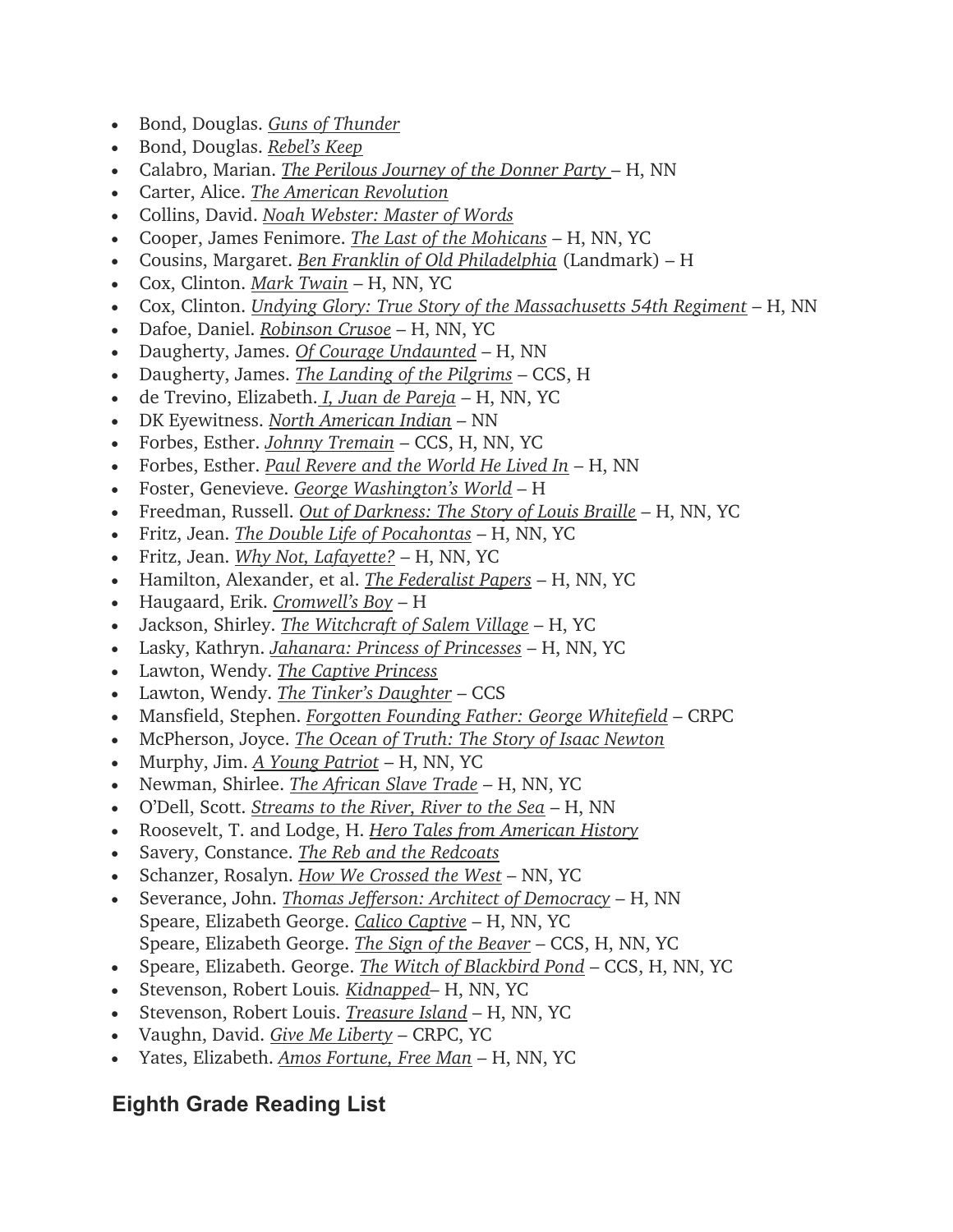Every effort has been made to pick the best available literature. As with everything, each book must be read with Scripture as our final standard. All Landmark books are acceptable on the literature list.

- Austen, Jane. *Emma* +
- Austen, Jane. *Northhanger Abbey* +
- Austen, Jane. *Pride and Prejudice* +
- Braithwaite, Edward. *To Sir, with Love*
- Chesterton, G. K. *The Complete Father Brown*
- Chesterton, G. K. *The Best of Father Brown*
- Colson, Charles. *Born Again*
- Defoe, Daniel. *Robinson Crusoe*
- DeKruif, Paul. *Microbe Hunters*
- Dickens, Charles. *A Tale of Two Cities* +
- Dickens, Charles. *David Copperfield* +
- Douglas, Lloyd C. *The Robe*
- Forester, C. S. *Horatio Hornblower* +
- Gilbreth & Carey. *Cheaper By the Dozen* L
- Gilbreth & Carey. *Bells on Their Toes* L
- Henry, O. *Best Short Stories of O. Henry*
- Herriot, James. *All Creatures Great and Small* L
- Herriot, James. *All Things Bright and Beautiful* L
- Herriot, James. *All Things Wise and Wonderful* L
- Lee, Harper. *To Kill a Mockingbird* M
- Lewis, C. S. *The Screwtape Letters*
- Scott, Sir Walter. *Ivanhoe*
- Shakespeare, William. *Hamlet*
- Shakespeare, William. *Julius Caesar*
- Shakespeare, William. *Macbeth*
- Shakespeare, William. *Much Ado About Nothing*
- Shakespeare, William. *Othello*
- Shakespeare, William. *Twelfth Night*
- Sheldon, Charles. *In His Steps* C
- Swift, Jonathan. *Gulliver's Travels*
- ten Boom, Corrie. *The Hiding Place* V
- Twain, Mark. *A Connecticut Yankee in King Arthur's Court*
- Twain, Mark. *The Adventures of Tom Sawyer* L
- Twain, Mark. *The Adventures of Huckleberry Finn* L
- Wallace, Lew. *Ben Hur*
- White, T. H. *The Sword in the Stone*

### **Eighth Grade History List**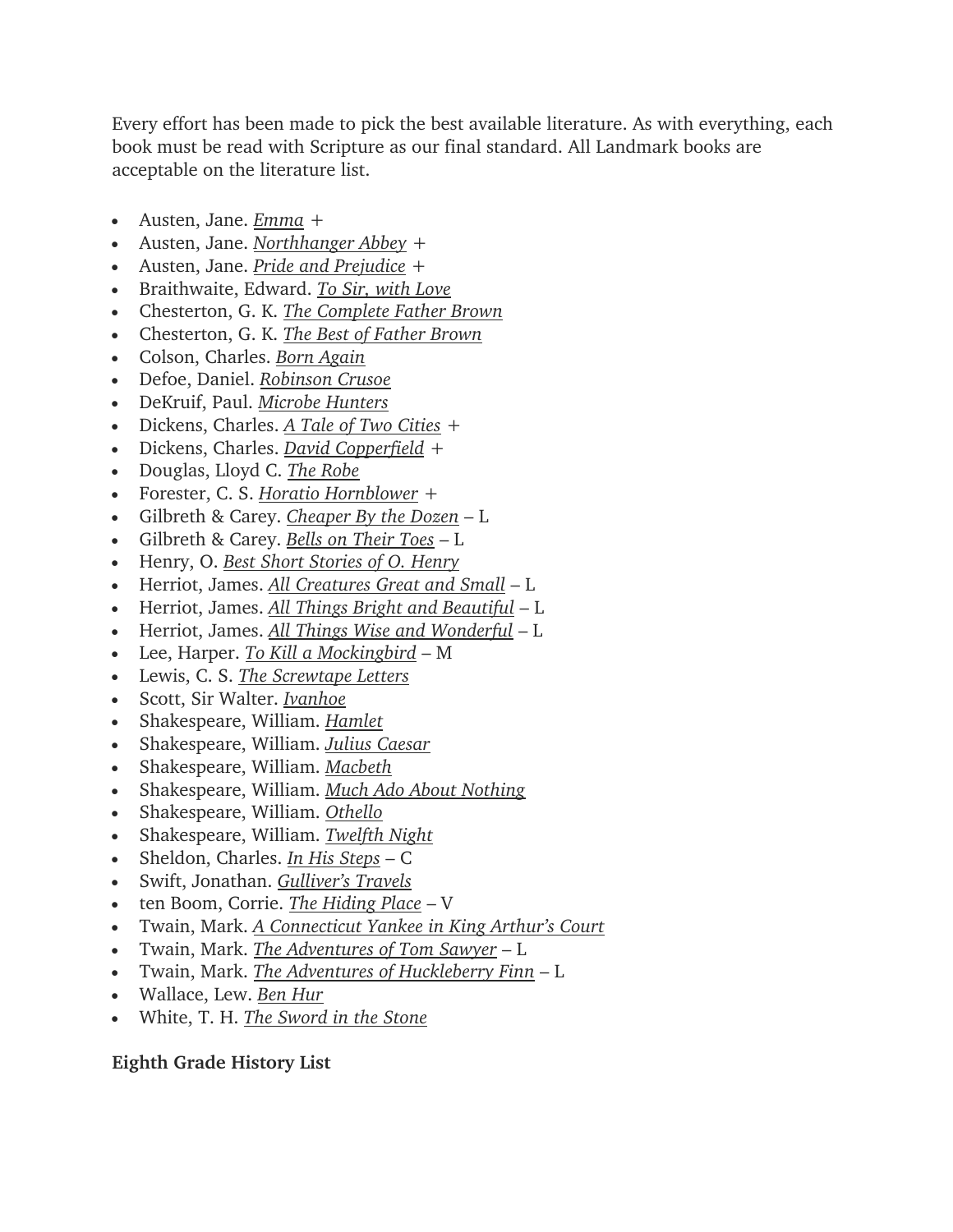- Abernathy, Alta. *Bud & Me: The True Adventure of the Abernathy Boys*
- Ambrose, Stephen. *The Good Fight: How WWII Was Won* H, YC
- Beatty, Patricia. *Turn Homeward, Hannalee* H, YC
- Bierman, Carol. *Journey to Ellis Island* NN, YC
- Bliven, Bruce. *Invasion: The Story of D-Day* H
- Bradley, James. *Flags of Our Fathers* H, NN, YC
- Brown, Dee. *Bury My Heart at Wounded Knee* CCS classroom, H, NN, YC
- Catton, Bruce. *A Stillness At Appomattox* CCS classroom, H, NN, YC
- Cornelissen, Cornelia. *Soft Rain: A Story of the Cherokee Trail of Tears* NN, YC
- Crockett, Davy. *Davy Crockett: His Own Story*
- Derry, Joseph T. *Story of the Confederate States* H, NN
- De Vries, Anne. *Journey Through the Night*
- Doswell, Paul. *War Stories: True Stories from the First and Second World Wars*
- Frank, Anne. *The Diary of a Young Girl: The Definitive Edition* H, NN, YC
- Freedman, Russell. *Immigrant Kids* H, NN
- Grant, George. *Carry a Big Stick: The Uncommon Heroism of T. Roosevelt* CPRC
- Hemingway, Ernest. *The Old Man and the Sea* H, NN, YC
- Henty, G. A. *With Lee in Virginia*
- Hersey, John. *Hiroshima* H, NN, YC
- Hunt, Irene. *Across Five Aprils* H, NN, YC
- Ingold, Jeanette. *Hitch* NN, YC
- Irwin, James. *Destination: Moon*
- Kantor, MacKinlay. *Gettysburg* H
- Lester, Julius. *To Be A Slave* H, NN
- Levitin, Sonia. *Journey to America* H, YC
- Linnea, Sharon. *Raoul Wallenberg: The Man Who Stopped Death* NN
- Mansfield, Stephen. *Never Give In: The Extraordinary Character of Winston Churchill*
- Marrin, Albert. *The Yanks Are Coming* H, YC
- Marrin, Albert. *Stalin: Russia's Man of Steel* NN
- Marrin, Albert. *Hitler* H, NN
- Marrin, Albert. *America and Vietnam: The Elephant and the Tiger* H, NN
- McMurdie, Jean McAnlis. *Land of the Morning*
- McMurdie, William. *Hey, Mac!*
- Murphy, Jim. *The Boys' War: Confederate & Union Soldiers Talk About the Civil War* H, NN, YC
- Nolan, Peggy. *The Spy Who Came in from the Sea*
- O'Grady, Captain Scott. *Basher Five-two* NN, YC
- Prins, Piet. *The Lonely Sentinel* (The Shadow Series) +
- Raven, Margot. *Theis Mercedes and the Chocolate Pilot* H, NN, YC
- Reynolds, Quentin. *The Wright Brothers* H, NN
- Serraillier, Ian. *Escape From Warsaw*
- Sperry, Armstrong. *All Sail Set* H
- Steele, William. *We Were There on the Oregon Trail* NN
- Steele, William. *We Were There with the Pony Express*